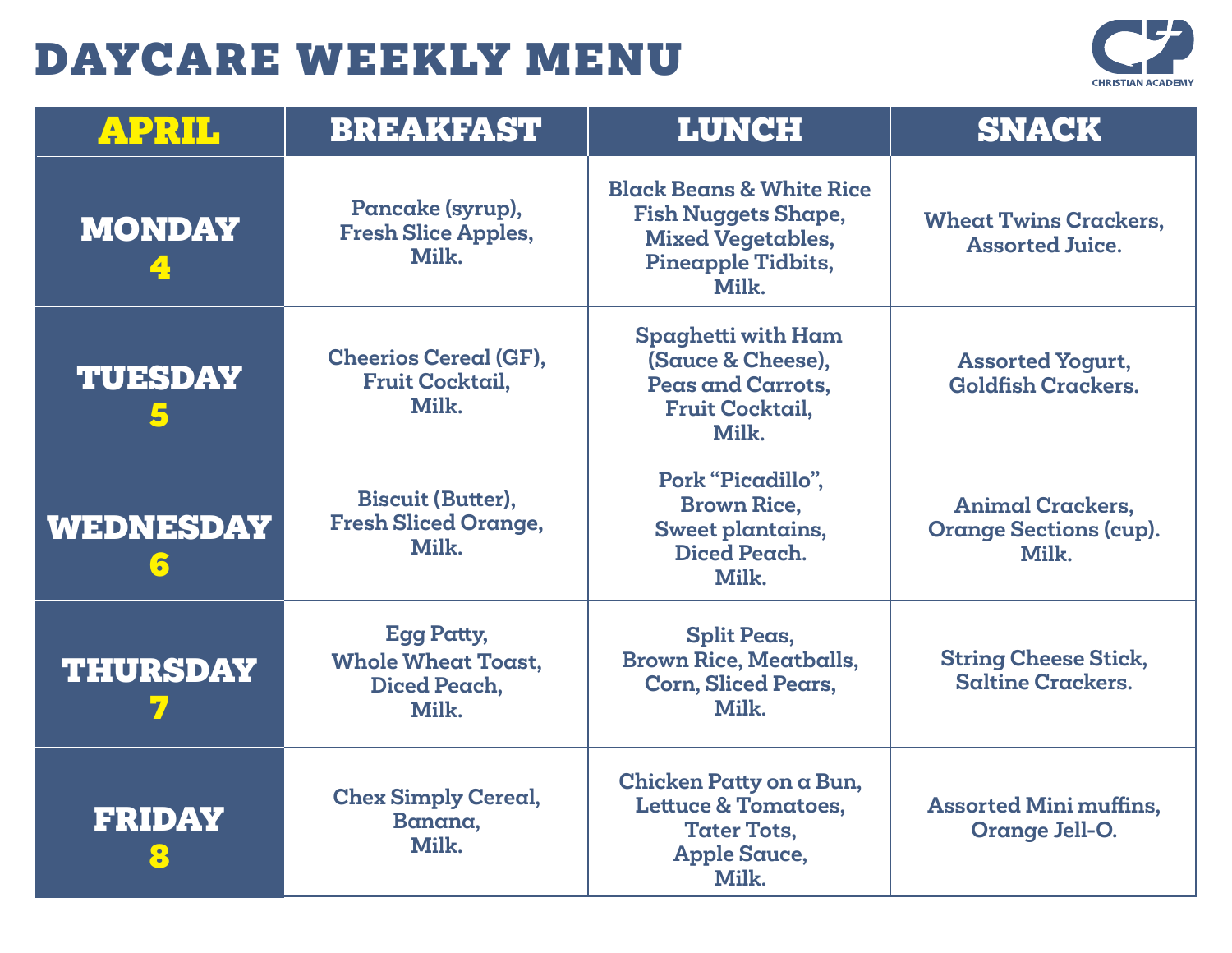

| <b>APRIL</b>                  | <b>BREAKFAST</b>                                                | <b>LUNCH</b>                                                                                                  | <b>SNACK</b>                                          |
|-------------------------------|-----------------------------------------------------------------|---------------------------------------------------------------------------------------------------------------|-------------------------------------------------------|
| <b>MONDAY</b><br>11           | <b>French Toast Sticks (Syrup)</b><br>Diced Peach,<br>Milk.     | <b>Brown Rice, Black Beans,</b><br><b>Chicken Nuggets,</b><br>Diced Pears, Milk.                              | Rice Krispies (Individual),<br><b>Assorted Juice.</b> |
| <b>TUESDAY</b><br>12          | Cheese Quesadilla,<br>Pear, Milk.                               | <b>Macaroni with Meatballs,</b><br>(Cheese), Green Beans,<br>Garlic Bread, Fruit Cocktail,<br>Milk.           | <b>Ritz Crackers,</b><br><b>Fruit Sorbet.</b>         |
| WEDNESDAY<br>13               | <b>Assorted Mini Muffins,</b><br>Fruit Cocktail (cup),<br>Milk. | "Moro" Rice (Red Beans),<br><b>Breaded Fish Sticks,</b><br><b>Apple Sauce,</b><br>Milk.                       | <b>Cheese Crackers,</b><br>Milk.                      |
| <b>THURSDAY</b><br><u> 14</u> | <b>Corn Flakes Cereal.</b><br><b>Orange Sections,</b><br>Milk.  | Rice with Baked Chicken.<br>Peas and Carrots,<br>Slice Peach,<br>Milk.                                        | <b>Cheese Slices,</b><br>Soft Tortilla.               |
| <b>FRIDAY</b><br>15           | <b>Raising Mini Bagel,</b><br>(Cream Cheese)<br>Pear, Milk.     | Beef Patty on a Bun,<br><b>Lettuce &amp; Tomatoes,</b><br><b>Baked French Fries,</b><br>Diced Peach,<br>Milk. | <b>Goldfish Crackers,</b><br><b>Assorted Yogurt.</b>  |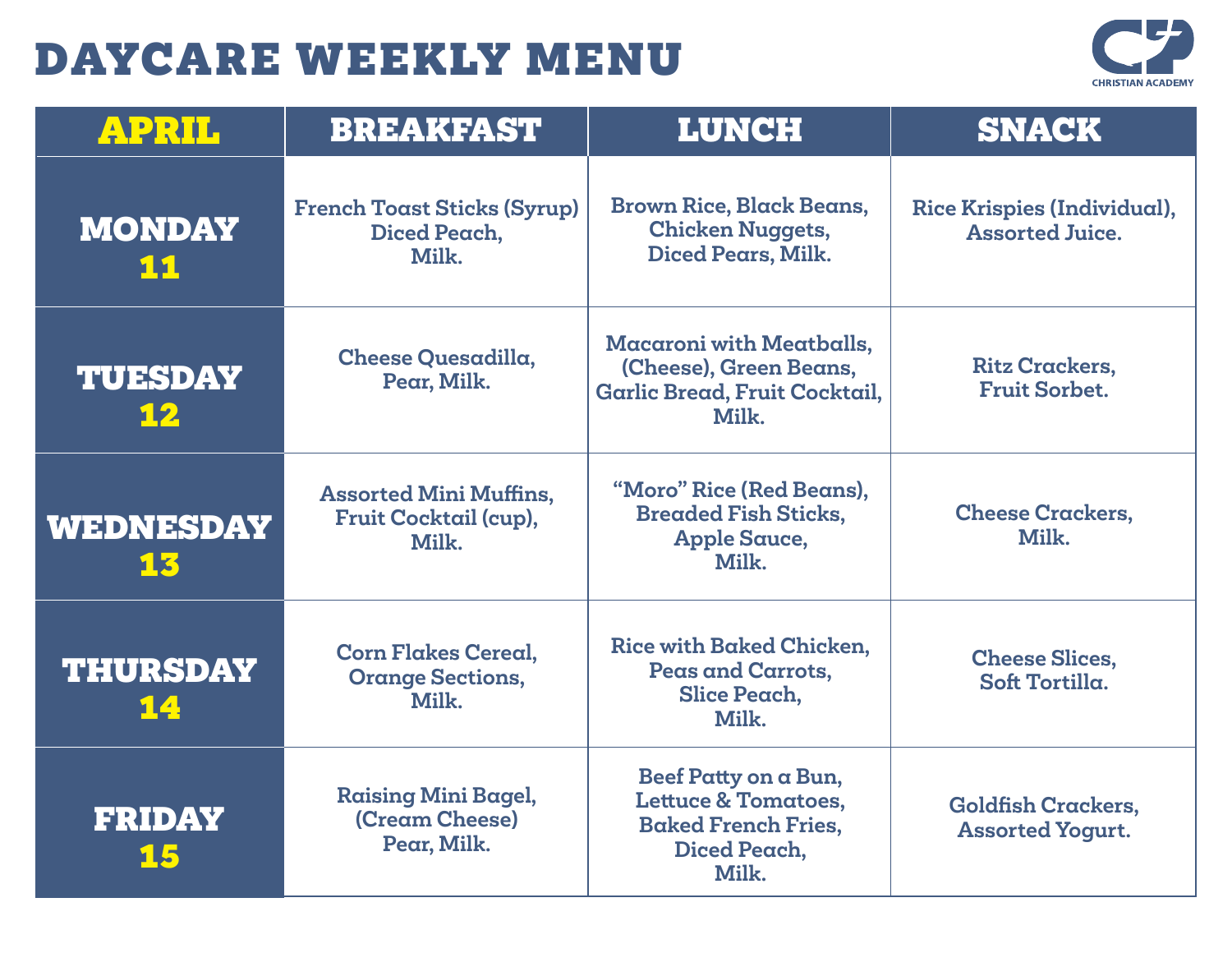

| <b>APRIL</b>          | <b>BREAKFAST</b>                                                      | <b>LUNCH</b>                                                                                                                   | <b>SNACK</b>                                                            |
|-----------------------|-----------------------------------------------------------------------|--------------------------------------------------------------------------------------------------------------------------------|-------------------------------------------------------------------------|
| <b>MONDAY</b><br>18   | Kaiser Roll (Butter),<br><b>Natural Pears,</b><br>Milk.               | <b>Split Peas, Brown Rice,</b><br><b>Ground Beef,</b><br><b>Sliced Pears,</b><br>Milk.                                         | <b>Ritz Crackers,</b><br>Milk.                                          |
| <b>TUESDAY</b><br>19  | <b>Sliced Bread Toast (Butter)</b><br><b>Fresh Oranges,</b><br>Milk.  | Spaguetti with Sausage,<br>(Red Sauce & Cheese).<br><b>Green Beans,</b><br><b>Tropical Fruit Salad,</b><br>Milk.               | <b>Assorted Cookies,</b><br><b>Apple Sauce</b><br>(Individual Cups).    |
| WEDNESDAY<br>20       | <b>Cheese Omelet,</b><br><b>Bread Toast,</b><br>Diced Peach,<br>Milk. | Fish Patty on a Bun,<br>Tomatoes,<br><b>Baked Sweet Potatoes.</b><br>Pineaple Tibits,<br>Milk.                                 | <b>Cheese Crackers,</b><br>(Individual Bags),<br><b>Assorted Juice.</b> |
| <b>THURSDAY</b><br>21 | <b>Assorted Mini Muffin,</b><br><b>Sliced Apples,</b><br>Milk.        | "Congris" (Black Beans),<br><b>Chicken Tenders,</b><br>Diced Peach,<br>Milk.                                                   | <b>Animal Crackers,</b><br>Vanilla Pudding,<br><b>(Sugar Free)</b>      |
| FRIDAY<br>22          | <b>Mini Pancakes (Syrup),</b><br>Banana,<br>Milk.                     | Beef Tacos, Soft Tortilla,<br><b>Lettuce &amp; Diced Tomatoes,</b><br><b>Chedar Cheese,</b><br><b>Fruit Cocktail,</b><br>Milk. | <b>Fresh Sliced Apples,</b><br><b>Veggie Strings.</b>                   |